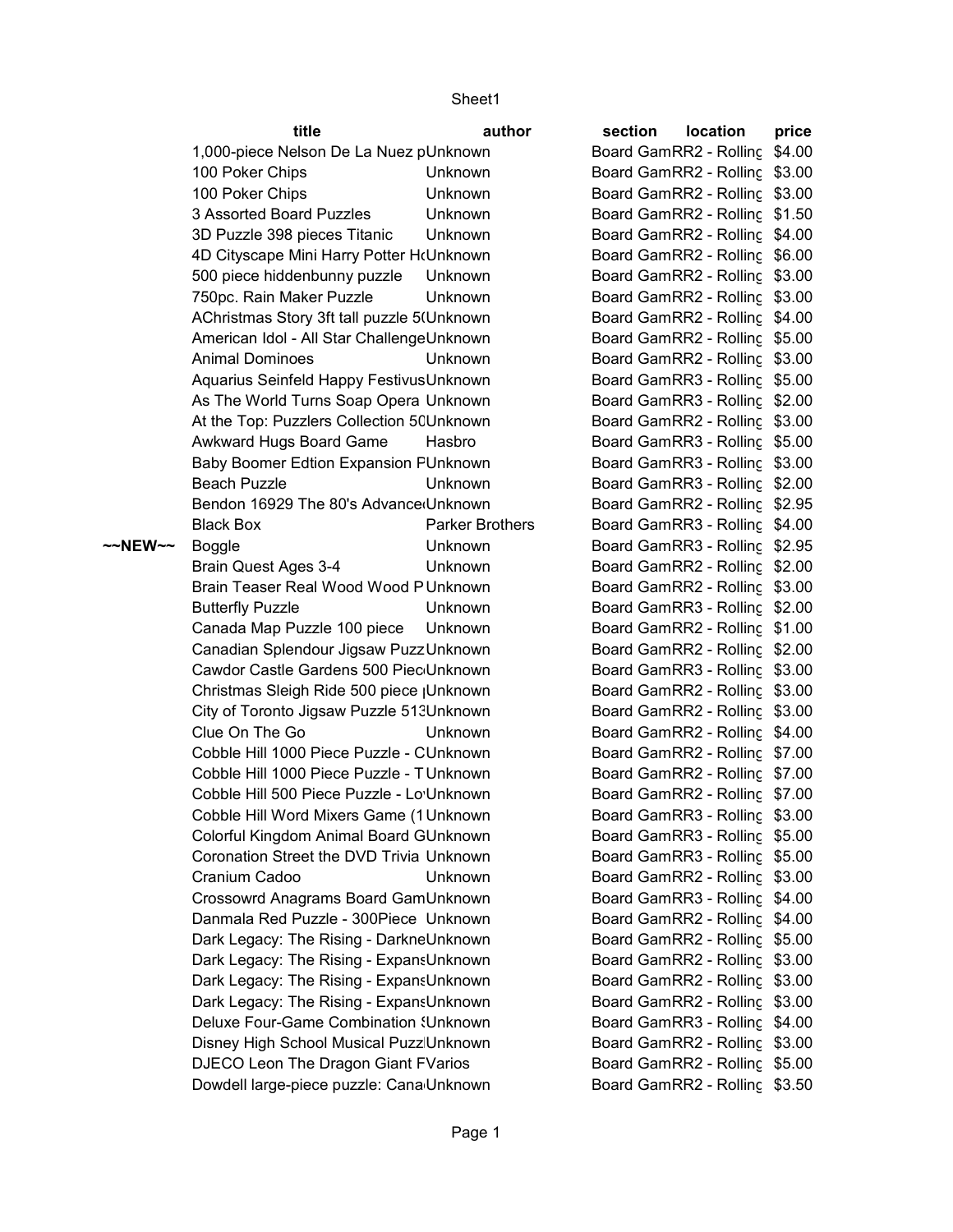Sheet1

Electronic Battleship Unknown Board GamRR3 - Rolling \$5.00 Board GamRR3 - Rolling \$2.50 Board GamRR2 - Rolling \$7.00 Fair Ride 48 piece puzzle Unknown Board GamRR2 - Rolling \$1.50 Board GamRR2 - Rolling \$3.00 Board GamRR2 - Rolling \$5.00 Board GamRR2 - Rolling \$3.00 Board GamRR3 - Rolling \$6.00 Board GamRR3 - Rolling \$5.00 Headbands Board Game Unknown Board GamRR3 - Rolling \$3.00 Board GamRR3 - Rolling \$4.00 Board GamRR3 - Rolling \$4.00 Board GamRR3 - Rolling \$3.00 Board GamRR2 - Rolling \$3.00 Board GamRR2 - Rolling \$7.00 \$4.00 Jarnac Unknown Board GamesRR3 - Rolling Rack Side 3 Board GamRR2 - Rolling \$4.00 Board GamRR2 - Rolling \$4.00 Jungle Animals Puzzles Unknown Board GamRR2 - Rolling \$1.50 Lake Garda 500-piece puzzle Unknown Board GamRR2 - Rolling \$4.00 Language Land Board Game Unknown Board GamRR3 - Rolling \$4.00 Board GamRR3 - Rolling \$4.00 Board GamRR2 - Rolling \$4.00 Board GamRR2 - Rolling \$4.00 Les Lettres de A a C Unknown Board GamRR2 - Rolling \$3.00 Les Lettres de D a K Unknown Board GamRR2 - Rolling \$3.00 Les Lettres de L a Q Unknown Board GamRR2 - Rolling \$3.00 Board GamRR2 - Rolling \$4.00 Board GamRR2 - Rolling \$4.00 Magnetic Games Unknown Board GamRR3 - Rolling \$3.00 Board GamRR2 - Rolling \$4.00 Board GamRR2 - Rolling \$4.00 Maxfield Parrish: Daybreak Unknown Board GamRR2 - Rolling \$4.00 Board GamRR2 - Rolling \$4.00 Melissa & Doug Alphabet Train J∟28pc 424,Melissa & DoเBoard GamRR2 - Rolling \$4.00 Board GamRR3 - Rolling \$5.00 Mensa Mind Games Pack (MensaRobert Allen,Russell All<sub>'</sub>Board GamRR3 - Rolling \$5.00 Board GamRR3 - Rolling \$4.00 My Alphabet Card Game Unknown Board GamRR2 - Rolling \$2.50 Board GamRR2 - Rolling \$1.50 Board GamRR2 - Rolling \$3.00 numble cross-number game Unknown Board GamRR3 - Rolling \$4.00 Outburst Junior Unknown Board GamRR3 - Rolling \$3.00 Board GamRR3 - Rolling \$4.00 Penhuin Puzzle Unknown Board GamRR3 - Rolling \$2.50 Board GamRR3 - Rolling \$5.00 Board GamRR3 - Rolling \$4.00 Equals a Numerical Spree Game Unknown EuroGraphics Beaches Globetrott Unknown Fortunes Spell and Potions for 50 Unknown Friends Milkshake 1000 Pc Jigsav Unknown Hands-On Learning: Color and SI Unknown Hasbro Mystery Date Catfished B<sub>Unknown</sub> Hasbro Speak Out Kids vs Parent Unknown Hide & Seek Canada Lost & FounUnknown Hockey in Canada Night the Dvd Unknown Hockey Night in Canada DVD TrivUnknown Hockey Night in Canada Trivia GaUnknown JANvanHAASTEREN 1000+ piec<sub>'</sub>Unknown John Deere Make 'em Move 24-piUnknown John Deere Puzzle 4 Pack 100 Pi Unknown Lazer Maze Beam-Bending Logic Unknown Lee Valley 513 piece puzzle - fish Unknown Les Experts: Crime Scene Investi(Unknown London Tower Bridge 819-piece 3Unknown Lucy: Art of Bill Bell 1000-piece pt Unknown MasterPieces Licensed Standard Unknown - Naster Pieces Licensed Standard Unknown MasterPieces Licensed Standard Unknown Mega Puzzle Collection Splash Unknown Men Are From Mars, Women Are Unknown Monopoly Junior Party - Packaging Unknown My First PUzzles 10 two-piece pu: Unknown Noah's Ark 46-piece wooden puzzUnknown Outburst the Game of Verbal ExplUnknown Perfection Board Game 1989 EditUnknown Pirates of the Caribbean DVD TreUnknown